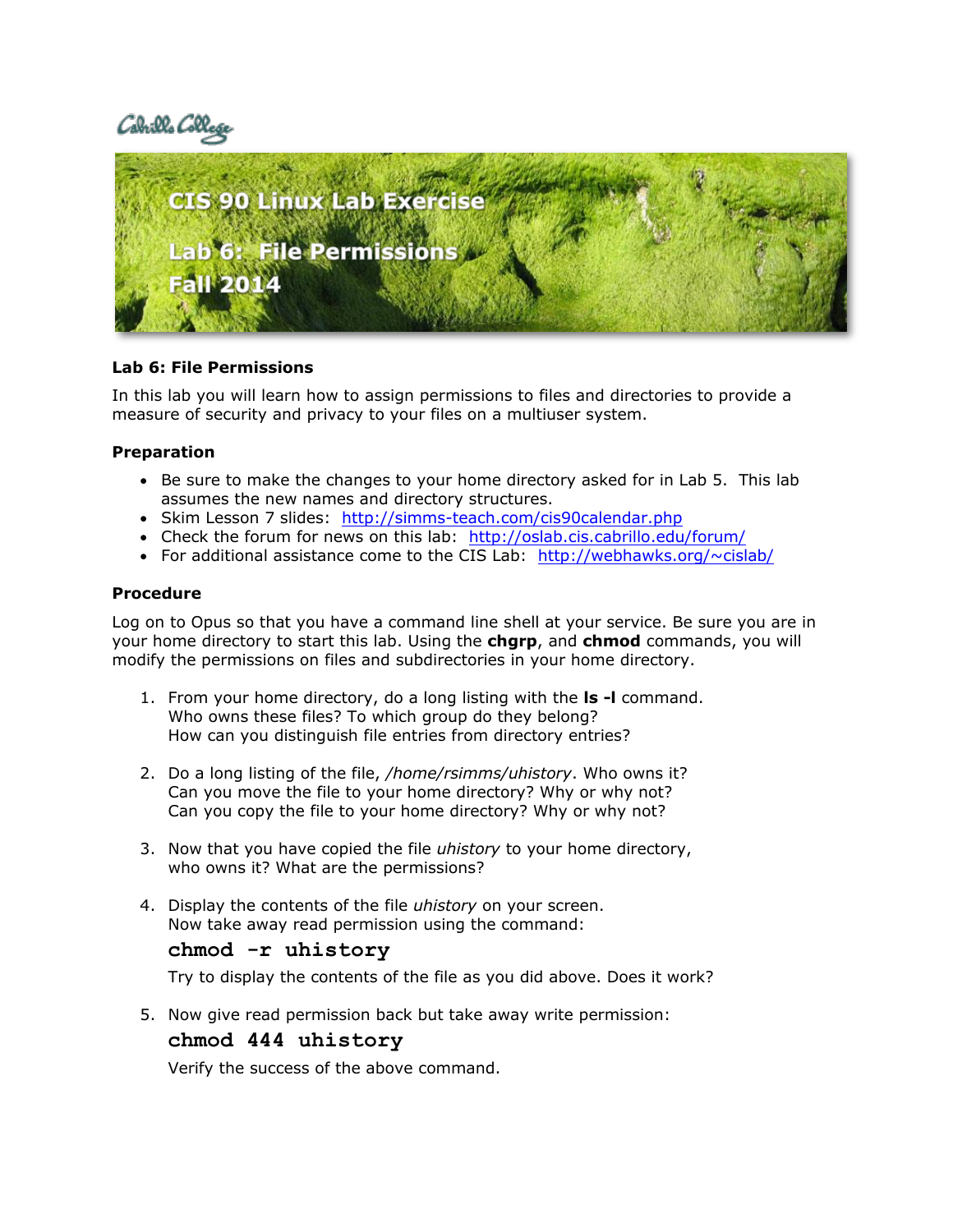6. Take away execute (search) permission from the *misc* directory:

## **chmod -x misc**

Do short and long listings of the *misc* directory using the **ls** and **ls -l** commands. Try to display the contents of the fruit file with the command:

# **cat misc/fruit**

Try to change directories to *misc*.

7. Give yourself back execute permission but take away read permission:

#### **chmod +x,-r misc**

Change your current directory to the *misc* directory. Try displaying the contents of the *misc* directory. Display the contents of the *fruit* file.

- 8. Change back to your home directory and set the *misc* directory to full permissions: **chmod 777 misc**
- 9. Set the permissions of your *poems* directory and its subdirectories so that you have full permissions as owner, but group and others have no write permission. Group and others should still have read and execute permission.
- 10.Set all ordinary files under the *poems* directory to be read only for user, group, and others. We want everyone to read our poetry, but no one should modify it, including ourselves.

See if you can do this using a minimum number of commands. (hint: use filename expansion characters).

- 11.Change the permissions of your *bin* directory so that you have full permission, group has read and execute, and all others have no permissions.
- 12.Set the executable files under bin to have the following permissions:

## **r-xr-x---**

disallowing others outside the group from executing our commands.

13.Change the group id of the following directories: *class/labs*, and *class/tests* to be users:

# **chgrp users class/labs class/tests**

- 14. For the *class* directory set the permissions to 710. For the *labs* subdirectory, set permissions to 530. For the *tests* subdirectory, take away all permissions from group and others, leaving full permission for owner.
- 15. Make all ordinary files under *class/labs* and *class/tests* be: read-write for owner no permissions for group and no permissions for others.